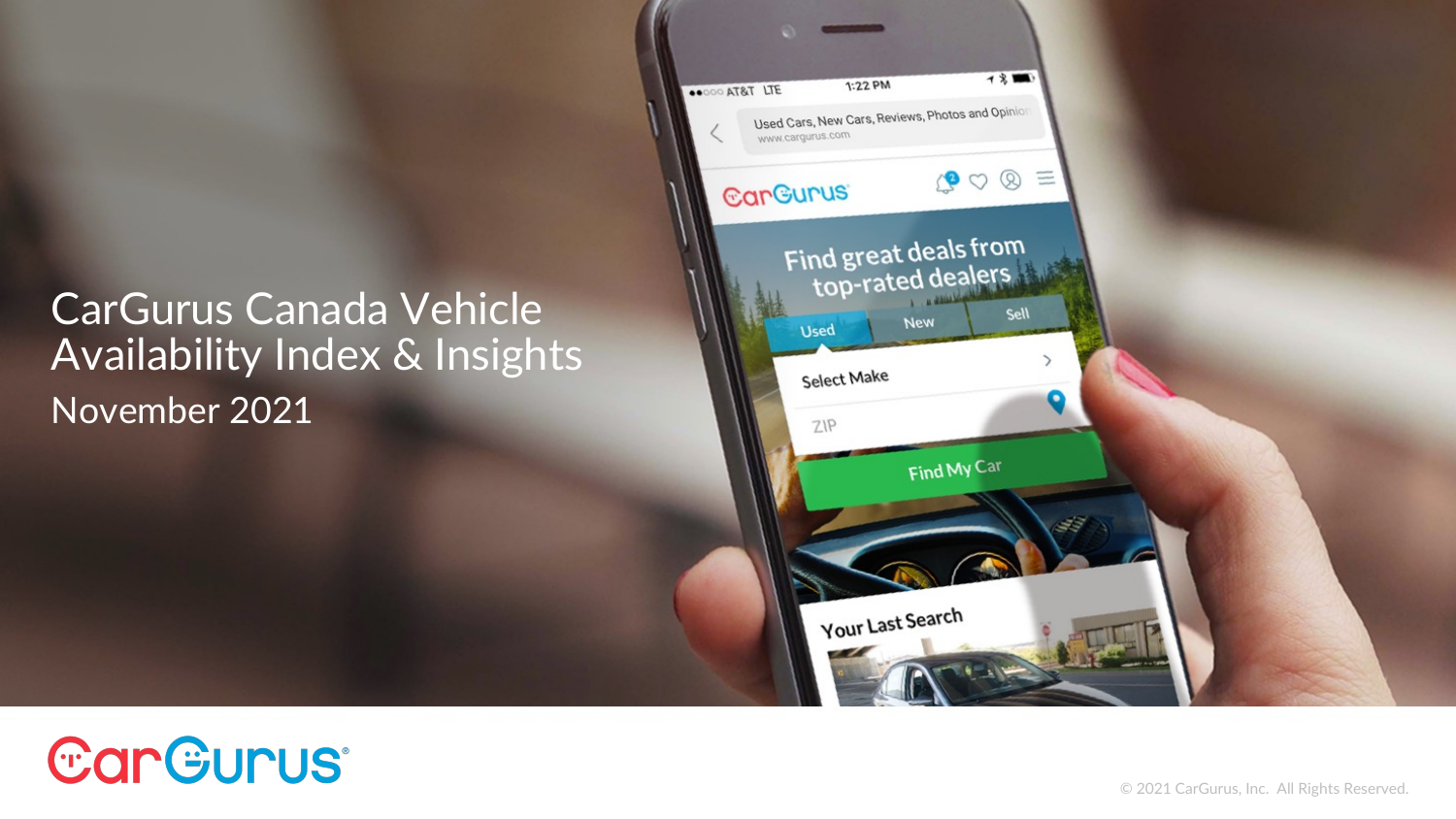### Inventory declines extend into November

New inventory levels haven't seen positive movement since January, while used saw a modest increase in April only

Canada: CarGurus Vehicle Availability Index\* November 2019 to November 2021



- New inventory **declined 0.6%** compared to October and is **down 50.9%** YoY.
- Used inventory **decreased by 2.1%** from October and is **down 18.6% YoY**.

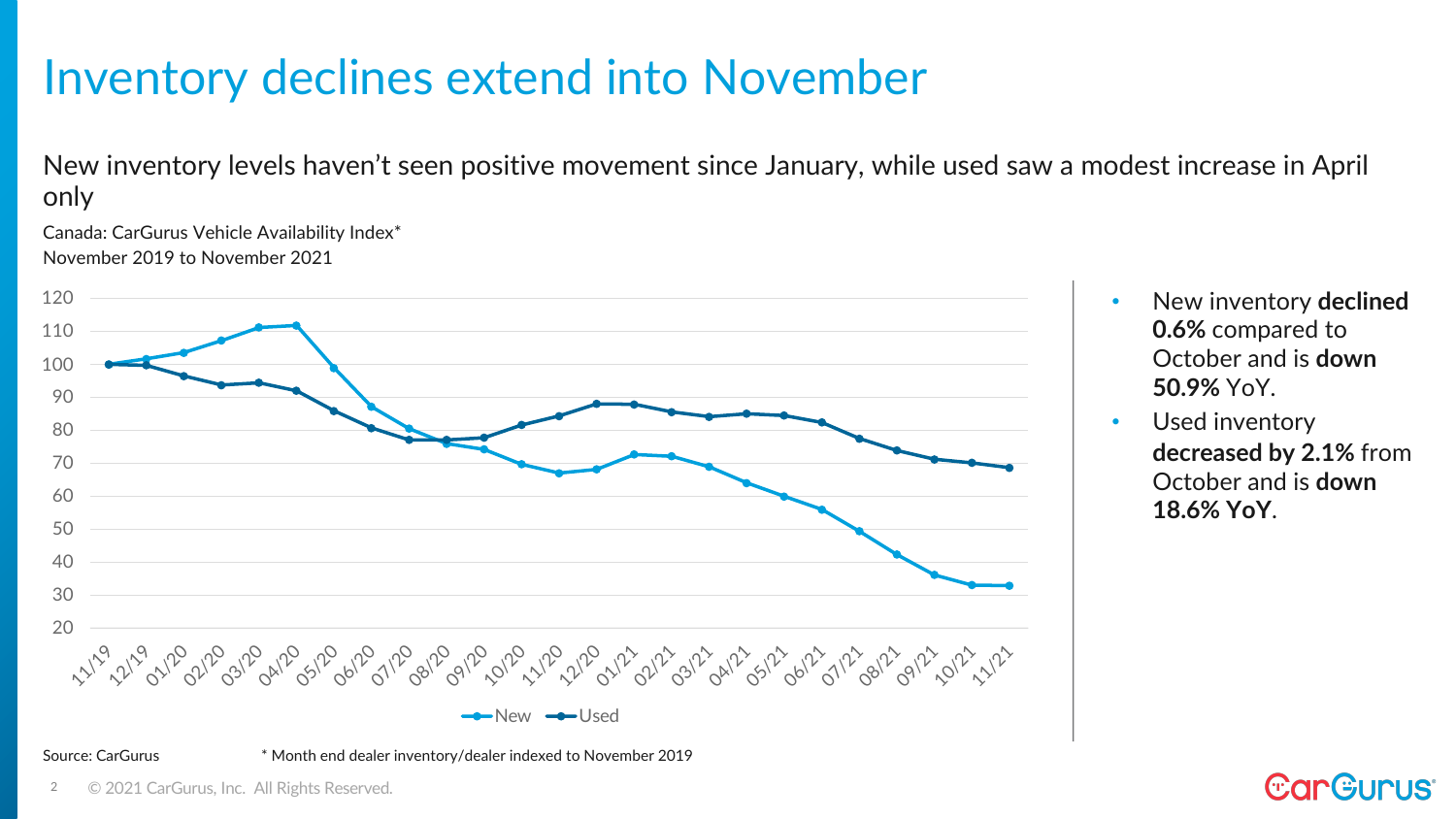## Price increases sped up in November

Prices for both new and used vehicles picked up pace in November, with new listing prices increasing by 6.4% and used listing prices increasing by 4.3%

Canada: Average new vehicle listing price

November 2020 to November 2021 (month end inventory, thousands Can\$)



• The average listing price of a new vehicle **increased by 6.4%** from October and is up **25.5% YoY**.



• The average listing price of used vehicles is **up 4.3% from October** and **37.2% YoY.**

#### **CarG** IS'